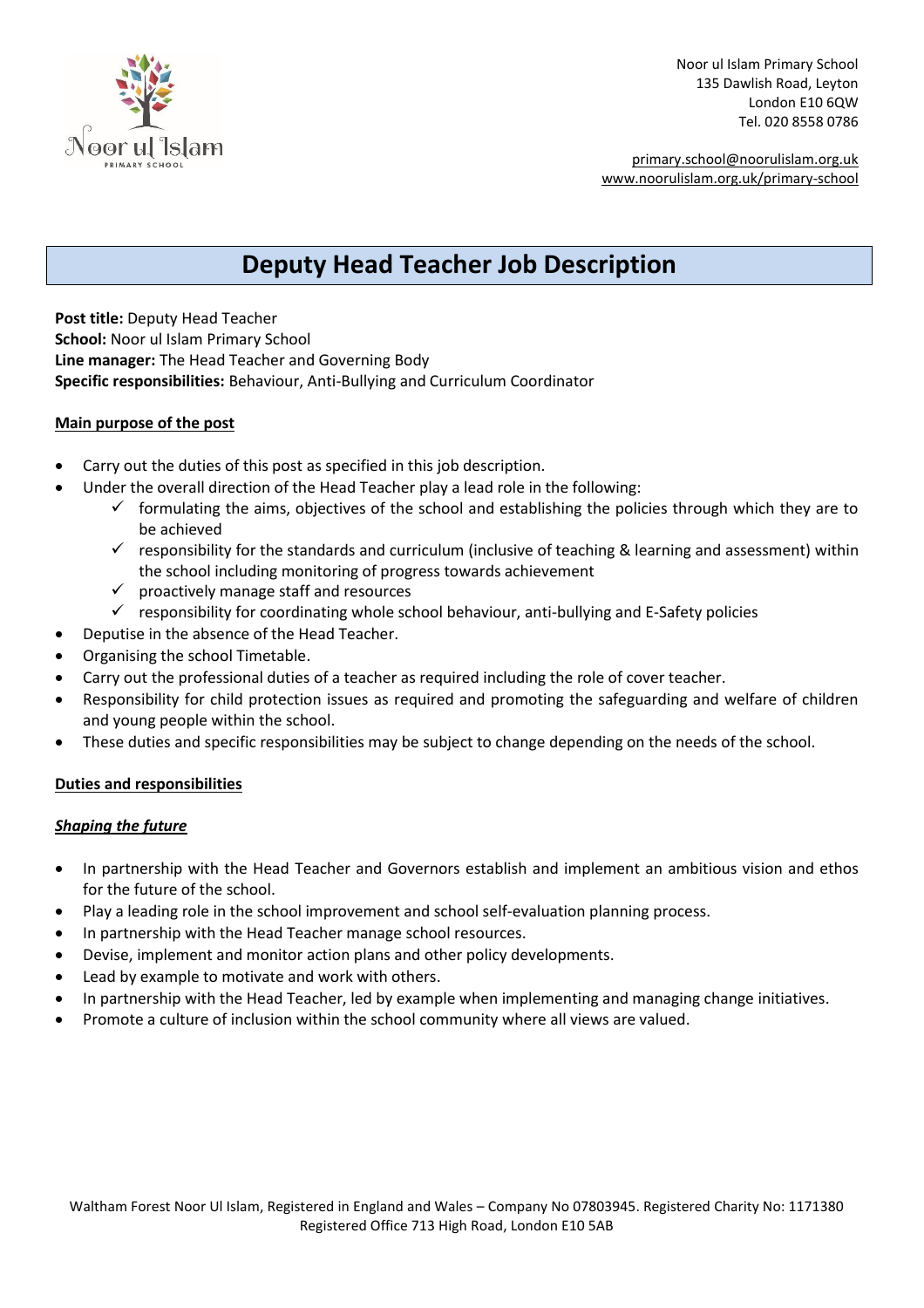

Noor ul Islam Primary School 135 Dawlish Road, Leyton London E10 6QW Tel. 020 8558 0786

[primary.school@noorulislam.org.uk](mailto:primary.school@noorulislam.org.uk) [www.noorulislam.org.uk/](http://www.noorulislam.org.uk/)primary-school

## *Leading teaching and learning*

- Be an excellent role model, exemplifying a high standard of teaching and promoting high expectations for all members of the school community.
- Work with the Head Teacher to raise standards through staff appraisal and performance management.
- Lead the development and delivery of training and support for staff.
- Lead the development and review of all aspects of the curriculum including planning, recording and reporting, assessment for learning and the development of a creative and appropriate curriculum for all pupils.
- Work in partnership with the Head Teacher in managing the school through strategic planning and the formulation of policy and delivery of strategy, ensuring management decisions are implemented.
- With the Head Teacher, lead the processes involved in monitoring, evaluating and challenging the quality of teaching and learning taking place throughout the school, including lesson observations to ensure high standards and consistency across the school.
- Ensure the systematic teaching of basic skills and recording of impact is consistently high across the school.
- Develop and review systems to ensure robust evaluation of school performance, progress data and actions to secure improvements comparable to appropriate national standards.
- Lead by example and ensure the active involvement of pupils and staff in their own learning.

## *Developing self and others*

- Support the development of collaborative approaches to learning within the school and beyond.
- Organise and support the induction of staff new to the school and those being trained within the school.
- Fulfil the role of induction co-ordinator, as required, for NQTs and be responsible for students on teaching placement and those undertaking work experience.
- Participate in the selection and appointment of teaching and support staff, including overseeing the work of supply staff/trainees/volunteers as directed by the Head Teacher.
- Be an excellent role model for both staff and pupils in terms of being reflective and demonstrating a desire to improve and learn.
- Ownership and accountability for identified areas of leadership, including statistical analysis of pupil groups, progress data and target setting.
- Work alongside the Head Teacher to deliver an appropriate programme of professional development for all staff including coaching and mentoring, in line with the school improvement plan and performance management.
- Lead the annual appraisal process for all identified support and teaching staff.

## *Managing the organisation*

- Lead regular reviews of all school systems to ensure statutory requirements are being met and improved on where needed.
- Ensure the effective dissemination of information, the maintenance of and on-going improvements to agreed systems for internal communication.
- Working with the Head Teacher, undertake key activities related to professional, personnel/HR issues